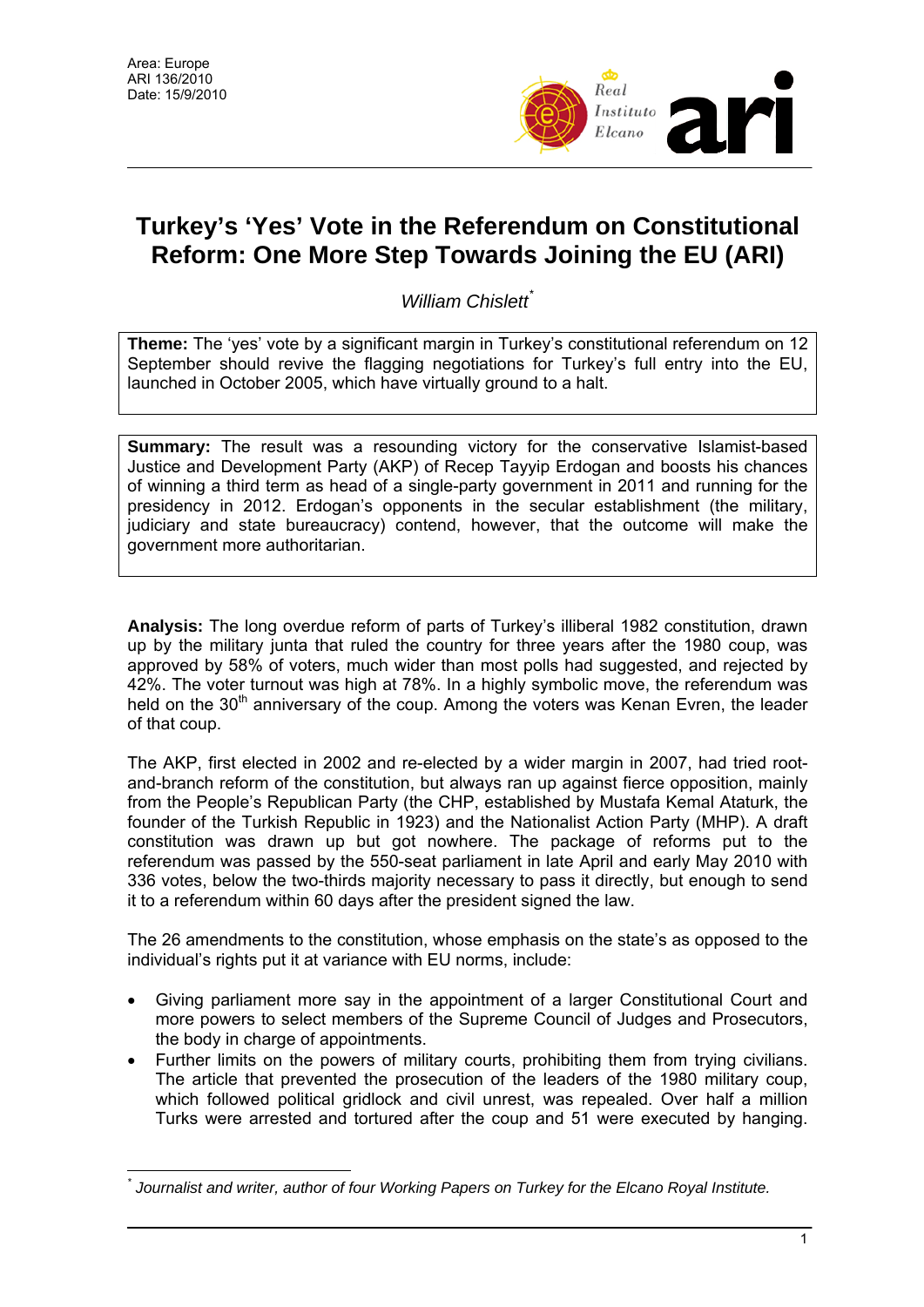

Campaigners wasted no time in launching petitions to put Evren (aged 93) and his closest colleagues on trial.

- Civilian courts have more powers to try military officers charged with plotting coups. Any soldiers discharged by the Supreme Military Council now have a new right of appeal. This change stems from the perception that Islamists were the focus of previous army purges.
- All citizens have the right to appeal to an ombudsman. The EU pressed for this reform as a prerequisite for EU membership.
- Other reforms concern data protection, positive discrimination for vulnerable groups notably children, the elderly and the disabled– and the rights of trade unions. Civil servants have the right to conclude collective bargaining agreements and go on strike. In parliament, elected deputies are now allowed to stay on if their party is disbanded by a court. Several precursors of the AKP have been banned over the last 20 years.

The reforms remove remnants of autocratic rule and thus will boost Turkey's aspiration to join the EU. The European Commission welcomed the results. 'These reforms are a step in the right direction as they address a number of long-standing priorities in Turkey's efforts towards fully complying with the accession criteria', Stefan Fuele, the Enlargement Commissioner, said. President Barack Obama called Erdogan to congratulate him – Turkey is a major strategic ally for Washington and Nato which wants the country in the EU in order to secure its position–. Obama 'acknowledged the vibrancy of Turkey's democracy as reflected in the turnout for the referendum'.

Guido Westerwelle, the Foreign Minister of Germany, whose government is against Turkey's full EU membership (it entered the EU customs union in 1995) and wants the country to have a 'privileged partnership' (totally unacceptable to Ankara), was also one of the first to praise the results. 'This discussion in society, also about the concrete form of the balance of power in the state, is very much to be welcomed', he said.

The centre-left CHP and the extreme-right MHP, the two parties that channel most of the secular vote, believe that two of the reforms will give the government excessive influence over the judiciary. They campaigned for a 'no' vote, accusing the AKP of trying to seize control of the judiciary –a bastion of Kemalism which has been at loggerheads with the government ever since it came to power– as part of a back-door Islamist coup. The AKP narrowly escaped closure by the constitutional court in 2008 for allegedly undermining the secular constitution after parliament approved constitutional amendments, which paved the way for women to be allowed to wear the Islamic headscarf in universities. This case followed the AKP winning 47% of the vote on an 84% turnout in the 2007 general election, which was called early to resolve the stand-off between secularists and Islamists over the choice of the next President (see Figure 1). The army tried unsuccessfully to stop Abdullah Gul, then the AKP Foreign Minister, from becoming President, on the grounds that he was not sufficiently secular (his wife wears the Muslim headscarf).

| Figure 1. Elections in Turkey (% of the vote) |              |            |              |            |
|-----------------------------------------------|--------------|------------|--------------|------------|
|                                               | 2002 general | 2004 local | 2007 general | 2009 local |
| AKP                                           | 34.3         | 41.7       | 46.6         | 38.4       |
| <b>CHP</b>                                    | 19.4         | 18.2       | 20.9         | 23.1       |
| MHP                                           | 8.4          | 10.5       | 14.3         | 16.0       |
| Pro-Kurdish parties                           | 6.2          | 5.2        | 5.2          | 5.7        |

## **Figure 1. Elections in Turkey (% of the vote)**

Source: Turkish Interior Ministry.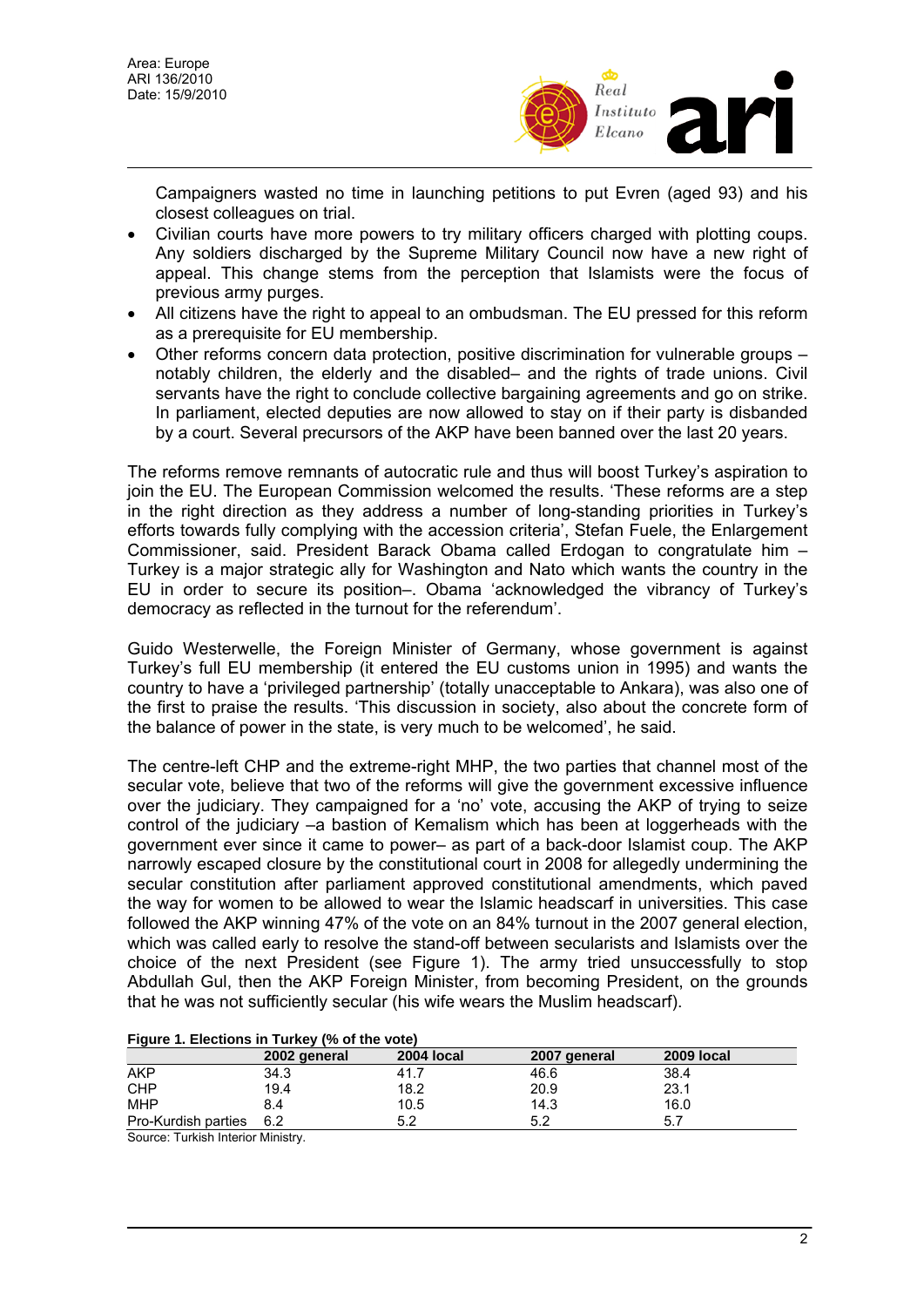$\overline{a}$ 



Political life has become increasingly polarised, reflected in the results of the referendum. The highest number of 'yes' votes came from Central Anatolia, the heartland of the AKP. The results in Istanbul (55% in favour), the largest city, and Ankara (54%), the capital, were in line with the national figure. The 'no' vote was strongest in coastal cities, where voters feel their westernised lifestyles are under threat from the AKP. Voters appeared to have followed their party's line, turning the referendum into a vote of confidence in the government. Erdogan appealed to his core vote and did not reach out to his opponents, accusing them during the referendum campaign of being 'in favour of army coups' and even going as far as to warn that they would be 'eliminated'.

The outcome was a blow for Kemal Kilicdaroglu, the new CHP leader, who replaced Deniz Baykal in May. The 72-year-old Baykal had run the CHP, which has been out of power for 15 years, since 1992 as if it was a private fiefdom. He was forced to resign after a secretly-filmed sex video allegedly featuring him and his former secretary was leaked to an Islamist website. The lack of a credible and effective opposition, and thus an alternative government, hampers the development of a full democracy in Turkey. The CHP's electoral strategy consists of little more than inciting the army and the courts to move against the AKP and opposing the government's reforms even those that enhance the country's EU membership bid.<sup>[1](#page-2-0)</sup> As the political heirs of the pro-Europe Ataturk, they have done the visionary leader a poor service.

The pro-Kurdish Peace and Democracy Party (BDP), and the outlawed Kurdistan Workers' Party (PKK) called for a boycott, saying the reforms did not meet Kurdish needs for a brand-new constitution. Turnout was low among Kurdish voters in the south-east (below 10% in some areas), the poorest and most troubled part of Turkey which during the 1980s and 1990s witnessed a vicious war between the PKK, fighting for an independent Kurdistan, and the army which left more than 30,000 people dead. The PKK has threatened to call off its recently declared unilateral ceasefire unless Erdogan moves more on Kurdish rights.

While there is little evidence to support the opposition's claims that the AKP has seriously undermined secularism during its eight years in office, the amendments introducing procedural changes to the appointments of supreme justices and allowing more to be appointed by the President and the legislative branch from state institutions controlled by the executive branch do raise legitimate concerns. 'An independent but ideological judiciary may be transformed into a dependent and possibly equally ideological entity', says Sinan Ulgen, the Chairman of the Centre for Economics and Foreign Policy Studies (EDAM) in Istanbul and a visiting scholar at Carnegie Europe.<sup>[2](#page-2-1)</sup> He added that independence is 'further undermined by allowing the minister of justice to remain at the helm of the supreme board of judges and prosecutors. Turkish democracy runs the risk of being taken hostage by elected but authoritarian leaders'.

Spain, it should be said, has major parts of the judiciary –the Constitutional Court and the governing body of the judiciary (*Consejo Superior de Poder Judicial*)– which are widely recognised as having become increasingly politicised over the years.

<span id="page-2-0"></span><sup>1</sup> See David Gardner, 'Turkey needs more from Ataturk's irrelevant heirs' by David Gardner, *Financial Times*, 11/III/ 2010.

<span id="page-2-1"></span><sup>2</sup> See Sinan Ulgen, 'Turkey faces the next major test of its democracy', *Financial Times*, 9/IX/2010.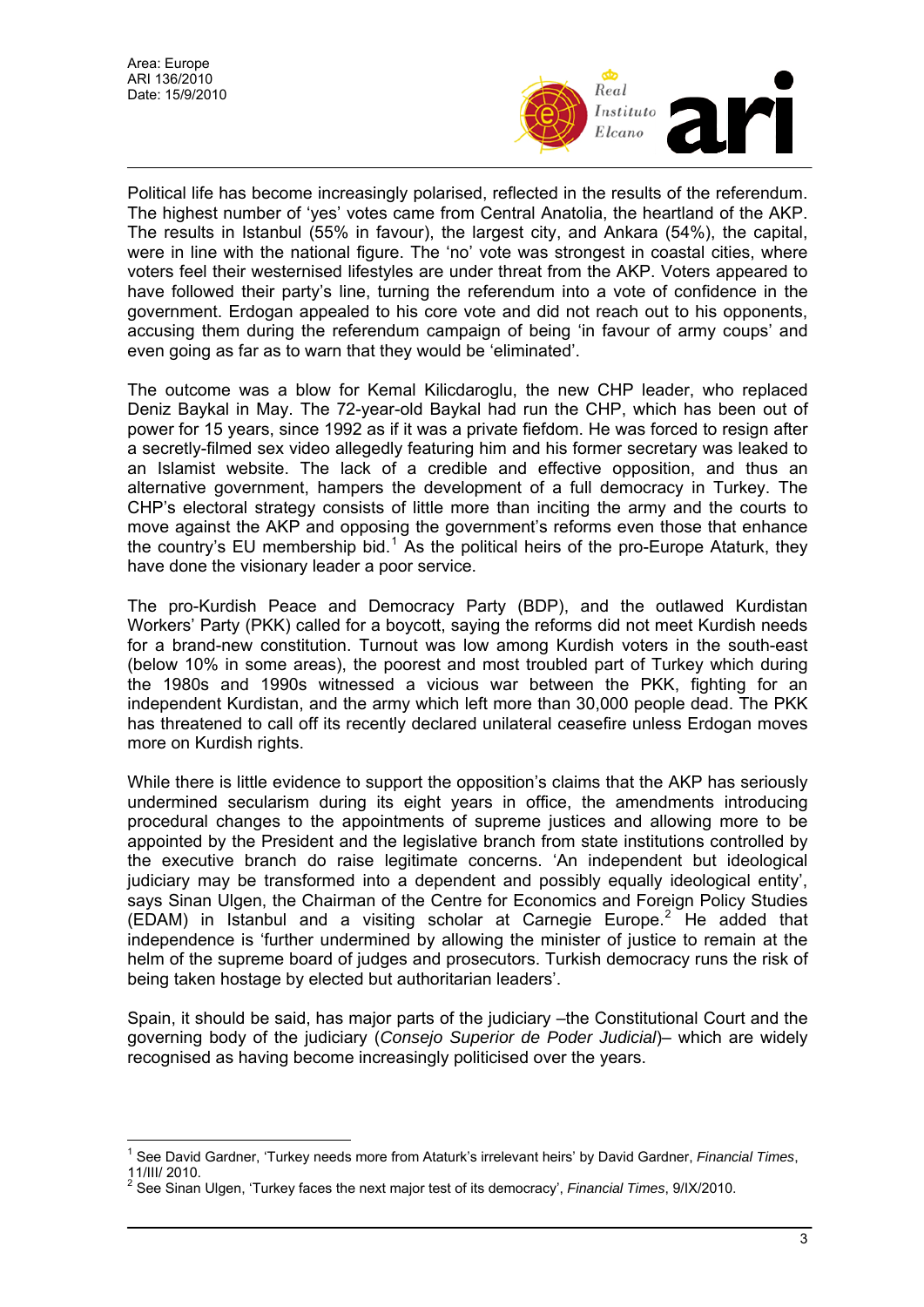

The AKP's record on press freedom leaves a lot to be desired. It has fostered the nourishment of pro-government media and the US\$2.5 billion tax fine imposed on the Dogan group drew criticism from the European Commission in its 2009 progress report on Turkey's long and winding path to EU membership. The report said the fine 'potentially undermines the economic viability of the Group and therefore affects freedom of the press in practice. There is a need to uphold the principles of proportionality and of fairness in these tax-related procedures<sup>'.[3](#page-3-0)</sup>

The upcoming progress report will be more positive than the last one, but there is still a very long way to go. Now that various domestic obstacles have been cleared out of the way, the government needs to focus, to the exclusion of almost everything else as regards the EU's accession requirements, on resolving the 36-year dispute with Cyprus, which Turkey invaded in 1974 and which is divided by the UN-manned Green Line into the Greek Cypriot part in the south of the island and the internationally unrecognised Turkish Republic of Northern Cyprus (TRNC) in the north (see Figure 2).<sup>[4](#page-3-1)</sup> Turkey's intervention followed inter-communal strife and an attempt in a military coup to incorporate Cyprus into Greece.



 $\overline{a}$ 



The whole of Cyprus joined the EU on 1 May 2004 but the *acquis communautaire* are 'suspended' in the TRNC. Shortly before Cyprus entered, Turkish Cypriots voted overwhelmingly 'yes' to the reunification plan of Kofi Annan, the former UN Secretary General, presented in a referendum, while Greek Cypriot voters rejected it massively. The Council of the EU had pledged to reward the Turkish Cypriots for a 'yes' vote by reducing the isolation of, but the Republic of Cyprus's first action as a EU member was to block this gesture. The Turkish government reacted by reneging on its promise to implement the Additional Protocol to the customs union and open up its seaports and airports to Greek-Cypriot traffic and recognise the Republic of Cyprus. As a result, the EU summit in December 2006 suspended eight of Turkey's EU accession chapters and Cyprus has since then frozen another six.

<span id="page-3-0"></span> $^3$  See the author's analysis of the 2009 progress report: 'The EU's Progress Report on Turkey's Accession: Sluggish Steps Forward', ARI nr 145/2009, Elcano Royal Institute,

[http://www.realinstitutoelcano.org/wps/portal/rielcano\\_eng/Content?WCM\\_GLOBAL\\_CONTEXT=/elcano/elca](http://www.realinstitutoelcano.org/wps/portal/rielcano_eng/Content?WCM_GLOBAL_CONTEXT=/elcano/elcano_in/zonas_in/ari145-2009)

<span id="page-3-1"></span>[no\\_in/zonas\\_in/ari145-2009](http://www.realinstitutoelcano.org/wps/portal/rielcano_eng/Content?WCM_GLOBAL_CONTEXT=/elcano/elcano_in/zonas_in/ari145-2009). [4](http://www.realinstitutoelcano.org/wps/portal/rielcano_eng/Content?WCM_GLOBAL_CONTEXT=/elcano/elcano_in/zonas_in/ari145-2009) For a full explanation of the Cyprus problem see the author's working paper *Cyprus: Time for a Negotiated Partition?*, Working Paper nr 21/2010, Elcano Royal Institute,

[http://www.realinstitutoelcano.org/wps/portal/rielcano\\_eng/Content?WCM\\_GLOBAL\\_CONTEXT=/elcano/Elca](http://www.realinstitutoelcano.org/wps/portal/rielcano_eng/Content?WCM_GLOBAL_CONTEXT=/elcano/Elcano_in/Zonas_in/DT21-2010) [no\\_in/Zonas\\_in/DT21-2010](http://www.realinstitutoelcano.org/wps/portal/rielcano_eng/Content?WCM_GLOBAL_CONTEXT=/elcano/Elcano_in/Zonas_in/DT21-2010).